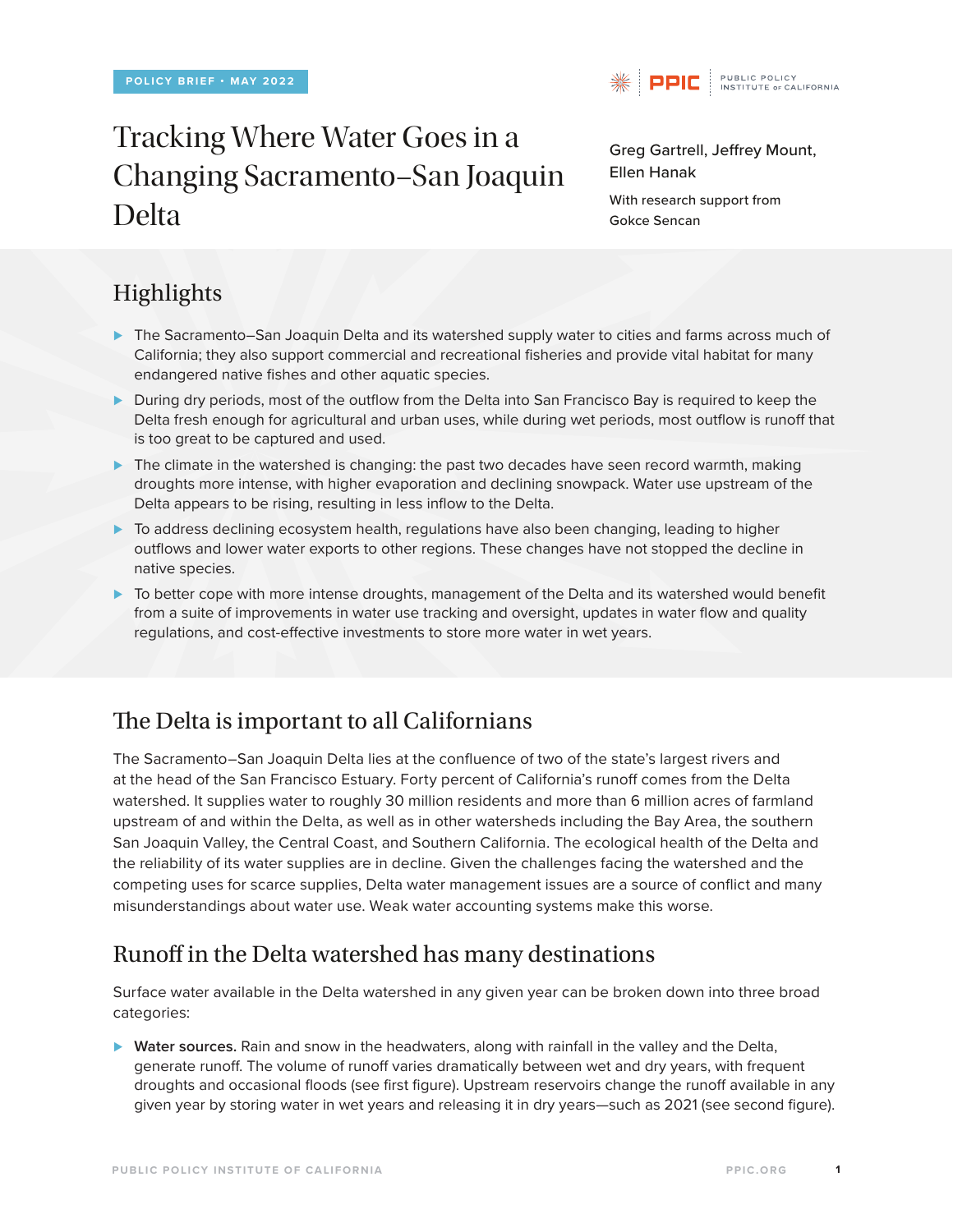#### Water availability and uses in the Delta watershed have been changing



Sources: Uses and outflow: Technical Appendix to this report and *PPIC Delta Water Accounting* spreadsheets; dry years: Department of Water Resources.

Notes: Upstream and in-Delta uses (or "depletions") include net water diversions, water consumed by natural vegetation, channel evaporation, and net increases in groundwater storage. In-Delta uses include the legal Delta and diversions by the North Bay Aqueduct and the Contra Costa Canal. Exports are diversions by the Central Valley Project and the State Water Project. Upstream uses include out-of basin diverters in the Tulare Lake basin (Friant project) and the Bay Area (East Bay Municipal Utilities District and San Francisco Public Utilities Commission). Dry years are those classified as critical or dry in the Sacramento Valley based on the California Cooperative Snow Survey. Because this classification factors in the amount of runoff from the previous year, a single below-average year is often not classified as dry.

- *⊲* **Water uses.** Most water use takes place upstream of the Delta, principally for farms, cities, wetlands, and groundwater recharge. Runoff that enters the Delta is used by farms, cities, and habitat within the Delta, and by farms, cities, and wetlands that receive exports from the Central Valley Project (CVP) and State Water Project (SWP). In-Delta water use does not vary much between wet and dry years; upstream use goes up some in wet years—such as 2017—when groundwater recharge is high. Exports vary the most: they are greatest during wet years and reach a low in very dry years—such as 2021 (see second figure).
- *⊲* **Delta outflow.** A significant portion of runoff in the watershed becomes outflow into San Francisco Bay:
	- » Some outflow, referred to here as "system outflow," is needed to repel seawater from the Delta at all times. Without it, Delta water would be unusable by cities and farms. In dry periods, reservoir releases are needed to keep salinity low enough. System outflow also supports the Delta ecosystem, but this outflow would be needed to keep water usable, even if there were no ecosystem management objectives in the Delta.
	- » Regulations ensure additional outflow to protect the ecosystem and several species of endangered fish. During dry periods, this "ecosystem outflow" is small compared to the outflow needed to maintain salinity, but during wetter years, outflow for the environment increases.
	- » Finally, during most years, there are periods when runoff exceeds the capacity of infrastructure to divert and store it. This "uncaptured outflow" becomes quite large during wet years (see second figure).

Tracking water sources, water uses, and Delta outflow in this watershed requires sophisticated water monitoring and accounting systems. Despite some recent improvements, information on some key measures—such as upstream use—is still very limited. This is important because our analysis indicates that water use upstream of the Delta is increasing.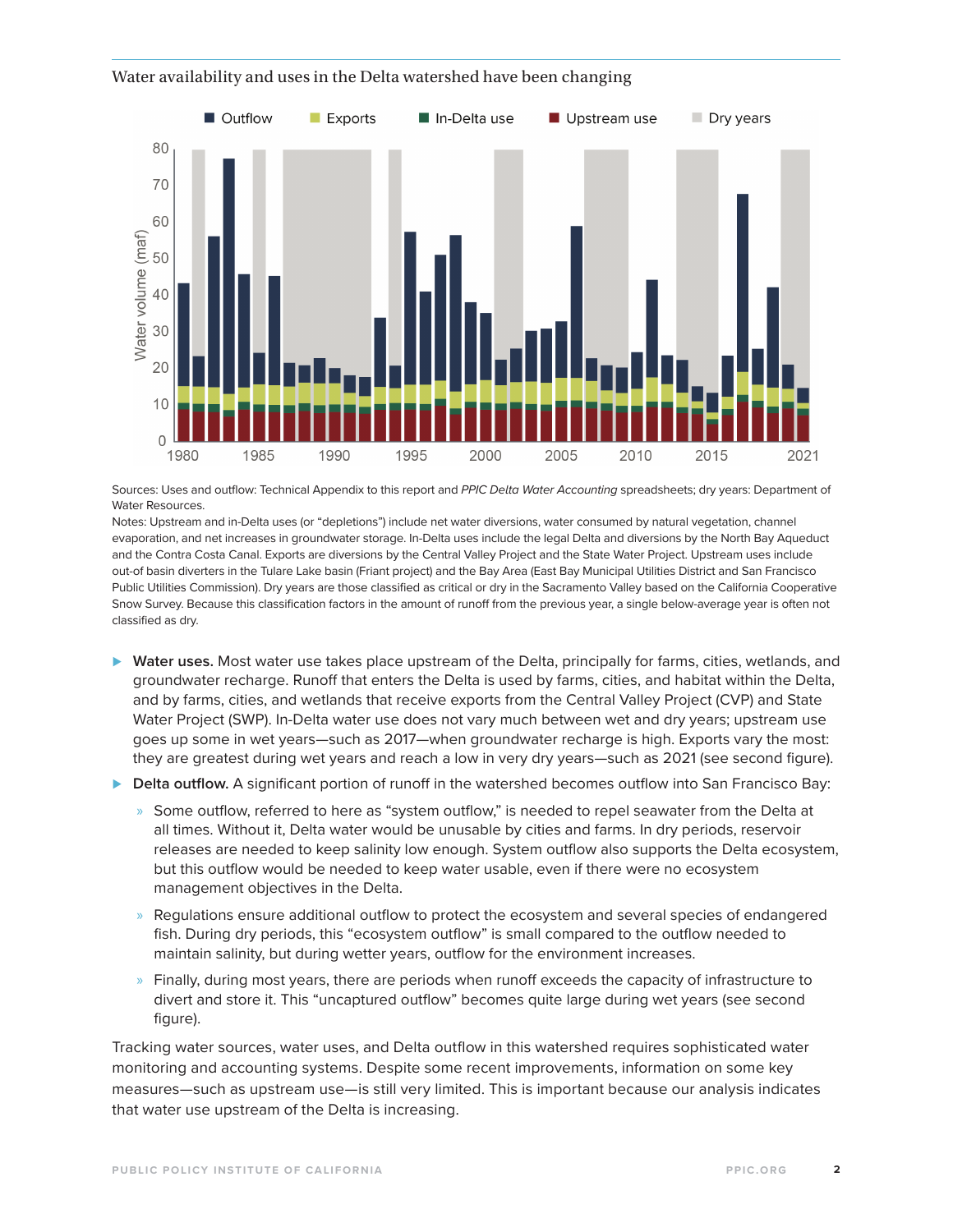### The watershed is experiencing important changes in runoff and water use

The climate of the Delta watershed is changing, with a significant rise in temperatures over the past few decades. California also has been in a relatively dry spell, following a spate of wet years in the late 1990s (first figure). Warming is increasing "evaporative demand"—or what can be thought of as the "thirst of the atmosphere"—making droughts more intense. Warming is also causing significant declines in snowpack, historically a key part of the watershed's seasonal water storage. These changes are impacting water sources, uses, and outflow—and posing major challenges for water supply managers, fish and wildlife managers, and state and federal regulators. Five key trends have emerged:

- *⊲* **Upstream use is rising—and Delta inflow falling.** Upstream uses appear to be rising as a share of runoff in the Delta watershed in dry and critically dry years. In 2021, upstream uses accounted for a record 84 percent of runoff from the watershed. This shift is reducing inflows to the Delta, making it harder to meet other management objectives. While it is likely that increased evaporative demand is playing a role, it is not possible to determine the causes of increased upstream water use under the current monitoring system (e.g., drier and thirstier soils, more diversions, more reductions in river flows caused by higher groundwater pumping).
- *⊲* **Maintaining salinity is requiring more outflow.** During the early 1990s, conditions seem to have changed in the Delta, requiring greater system outflow to meet salinity standards. The reasons are not well-documented, and research is underway to improve the understanding of trends, including estimates of in-Delta use and outflow and how they relate to salinity control. When system water needs increase, this puts increased pressure on upstream reservoirs, which must release more water to meet this higher outflow demand. Looking ahead, studies indicate that changes such as sea level rise, the creation of new tidal habitat in the western Delta, and other factors may lead to the need for more system outflow.
- *⊲* **Environmental regulations have also increased Delta outflow.** During much of the last century, outflow was declining as water use grew. In the mid–1990s and 2000s, regulations on water flow and quality were expanded—and export pumping limits were set—to improve ecosystem health and protect endangered species. These changes have reduced exports in most years and increased outflow in dry years. In combination, increased outflow to meet salinity standards and protect the ecosystem has broken the long-term decline in the portion of runoff that becomes Delta outflow. Despite these changes, populations of many native species and the health of Delta ecosystems continue to decline.
- *⊲* **Dry year management increasingly relies on emergency measures.** Eight of the last 10 years have been relatively dry; 2013–15 was the driest and hottest three-year period on record, and 2020–22 is on pace to equal or exceed that. In several of these years, the hot conditions and declining snowpack have significantly thrown off spring runoff forecasts—a crucial metric for managing supplies in dry years. Competing needs in the Delta include supplies for public health and safety and senior water right holders, cold water for salmon, and low salinity for water supply and species. Managing these competing needs has required gubernatorial drought emergency declarations, a relaxation of standards, and the installation of a temporary rock barrier in the Delta to reduce the amount of outflow needed to keep salinity low. Climate modeling suggests that wetter periods are likely to occur in the future, but hot conditions, increasing drought intensity, reduced snowpack, and changing patterns of runoff are here to stay.
- *⊲* **Wet years are increasingly important for supply.** Even in extended dry periods, wet years still occur and are vital for supply. During very wet years, a large volume of water is uncapturable, and insufficient capacity to store water south of the Delta becomes a limitation on export pumping. Expanding aboveand below-ground storage capacity could increase Delta exports without changing current regulations. In such years, more water could also be captured and stored upstream. Managers also need to adapt how they manage water storage in the watershed in a warming climate, where the snowpack is storing less water than it has historically.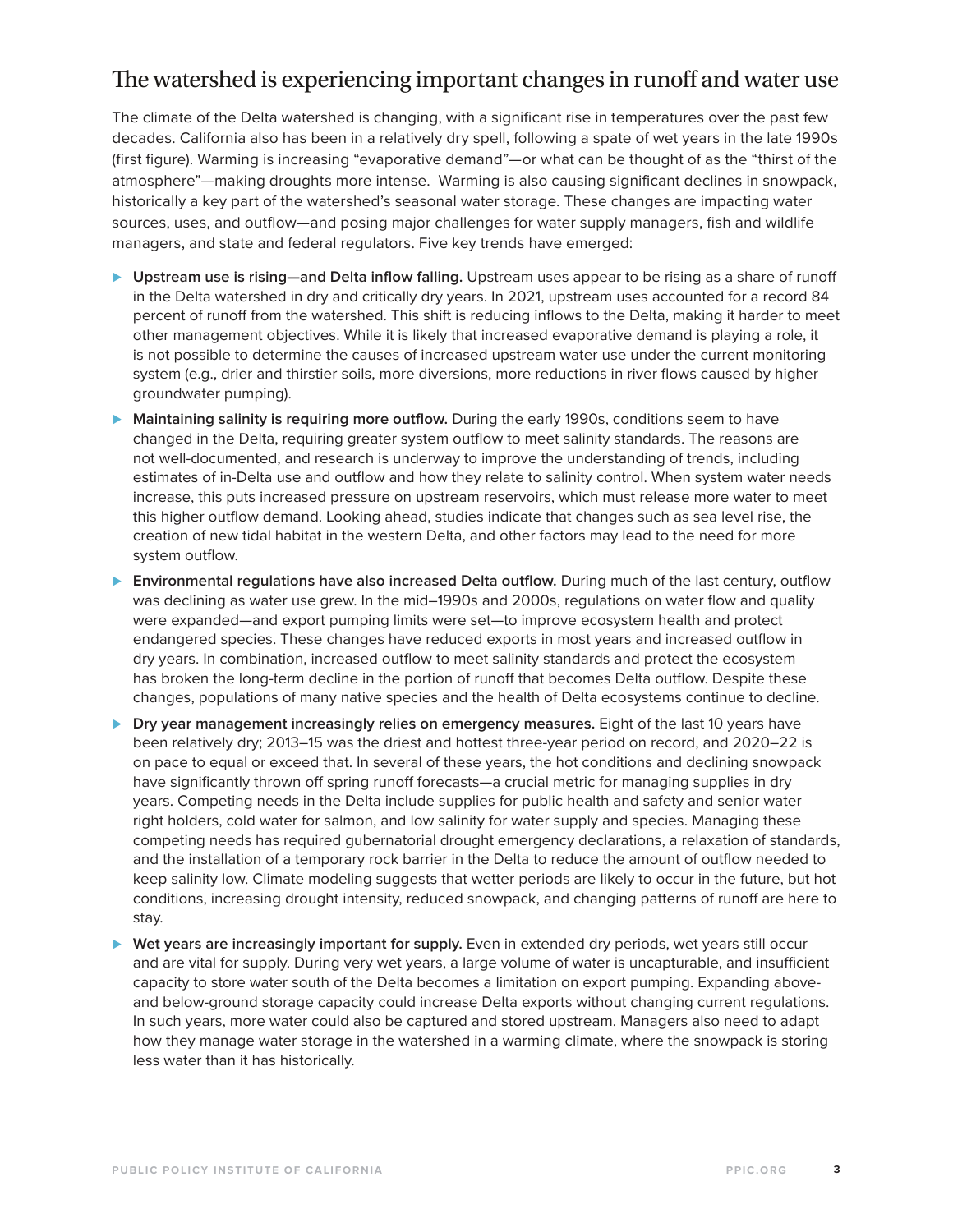#### Comparing Delta flows in wet and dry years



Water sources and outflow from the Delta

Where water goes in the Delta watershed



Sources: Technical Appendix to this policy brief and *PPIC Delta Water Accounting* spreadsheets.

Notes: Maf is millions of acre-feet. The figures show Delta watershed flows in water years (October 1 through September 30). Map arrows show runoff from the Sacramento and San Joaquin River basins and outflow from the Delta, and are approximately to scale. Bars show the composition of sources, uses, and outflow. Net runoff is total runoff plus Delta precipitation minus net increases in surface storage (in 2017, 3.7 maf). Values for 2017 and 2021 (all in maf) are as follows: net runoff (66.6, 9.1); storage release (0, 5.6); upstream use (9.9, 7.3); in-Delta use (1.8, 1.8); exports (6.3, 1.5); system outflow (4.8, 3.2); ecosystem outflow (6.4, 0.8); uncaptured outflow (37.4, 0.1). Imports from the Trinity River (0.6 maf in both years) contributed to net changes in storage. See text and notes in the first figure for definitions of uses and outflow categories.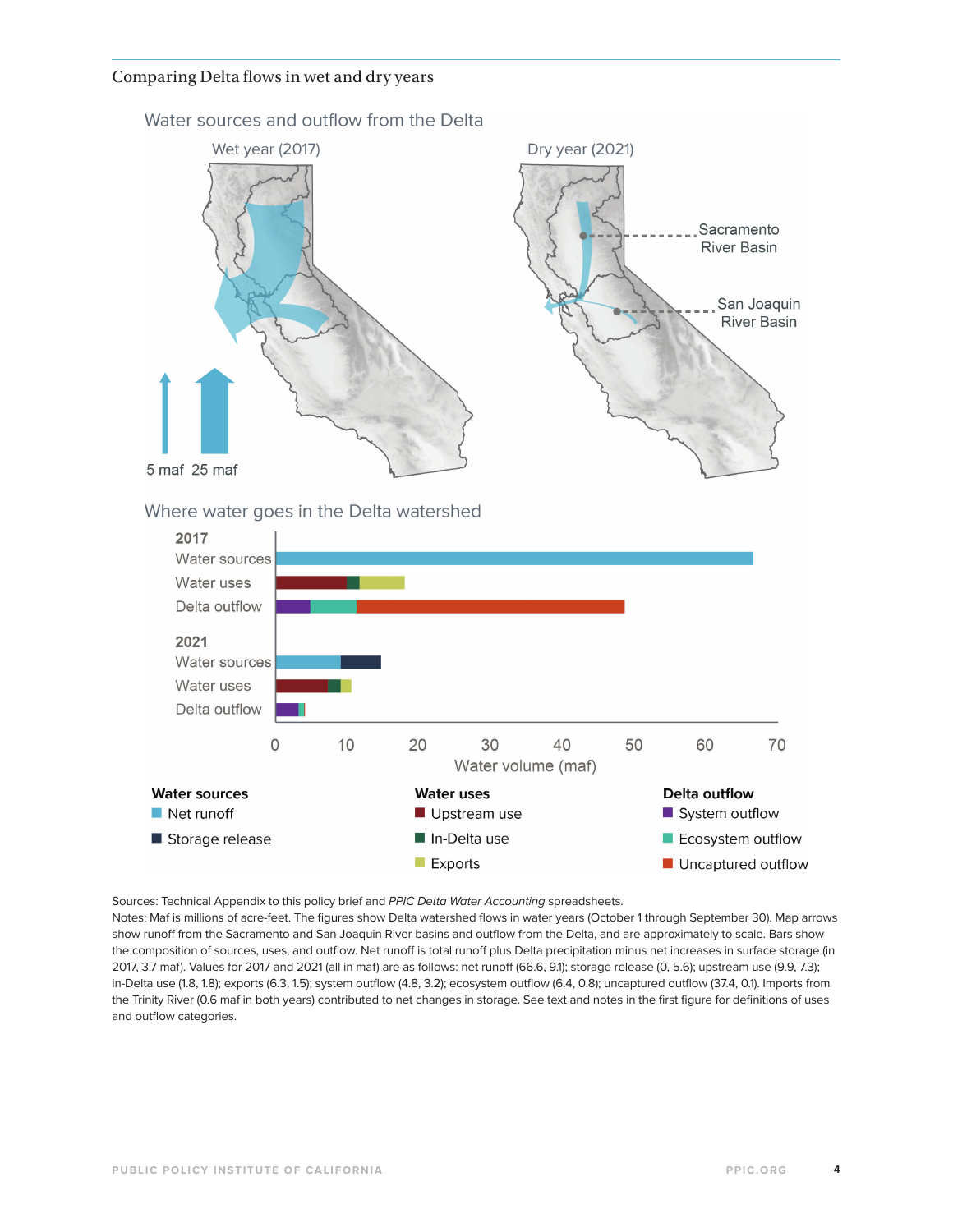### Takeaways for water policy and management

The severe drought that California is now facing—coming so soon on the heels of the record-breaking 2012–16 drought—underscores the importance of adapting water management in the Delta watershed to the changing climate. Important progress has occurred, but more can be done.

- *⊲* **Continue to improve water accounting.** Some significant advances in water accounting have been launched since the last drought, including better reporting of surface water diversions under Senate Bill 88 (2015) and better tracking of groundwater use under the Sustainable Groundwater Management Act (2014). Still needed are more frequent and accurate tracking of upstream and in-Delta diversions, along with explicit tracking of the water that returns to rivers and streams as discharges and irrigation runoff. These improvements are essential for tracking scarce supplies and responding effectively to drought in the Delta and its watershed. Technologies are available to help implement these improvements costeffectively.
- *⊲* **Integrate planning for severe droughts into regular management practices.** Within this watershed, water managers and regulators rely heavily on data from the historical hydrologic record to plan and forecast operations and to set regulations. But today's warmer, more intense droughts fall outside the bounds of historical conditions, and reliance on emergency measures to manage drought is now commonplace. To improve response capacity, the state should pivot toward more routine practices for managing severe drought. This includes adapting forecasting to better capture current drought conditions (an effort now underway); developing decision trees to help anticipate situations and prescribe possible actions as the season unfolds; improving the ability to curtail diversions with precision, including for senior water right holders; and considering installation of a permanent, operable barrier in the Delta to better manage salinity.
- *⊲* **Modernize and simplify regulations to provide water for the environment.** The current mix of state and federal regulations is unnecessarily rigid, not well coordinated, and not always logical. Two efforts now underway—the State Water Board's comprehensive revision of its water quality control plan for the Delta, and endangered species consultations governing CVP and SWP operations (e.g., Biological Opinions, Incidental Take Permits)—provide an opportunity to coordinate and simplify regulations, and to increase flexibility to help both environmental water managers and water users respond to rapidly changing hydrologic conditions. One central change needed is to pivot from a system based on water year types—where regulatory requirements can change abruptly with subtle changes in conditions—to a system that operates on a continuum based on month-to-month hydrology.
- *⊲* **Prepare for wet years.** Increasing the amount of water stored during wet periods—whether by taking more water out upstream of the Delta, or making the best use of export facilities—has to be done with care for the environment and other water users. But it is possible to do a better job of storing water during wet years—both above and below ground—without doing harm. Improving the management of wet-year supplies is a critical climate change adaptation strategy. This will require identifying costeffective investment options and adapting operations and regulatory approaches to facilitate capturing more water in wet times.